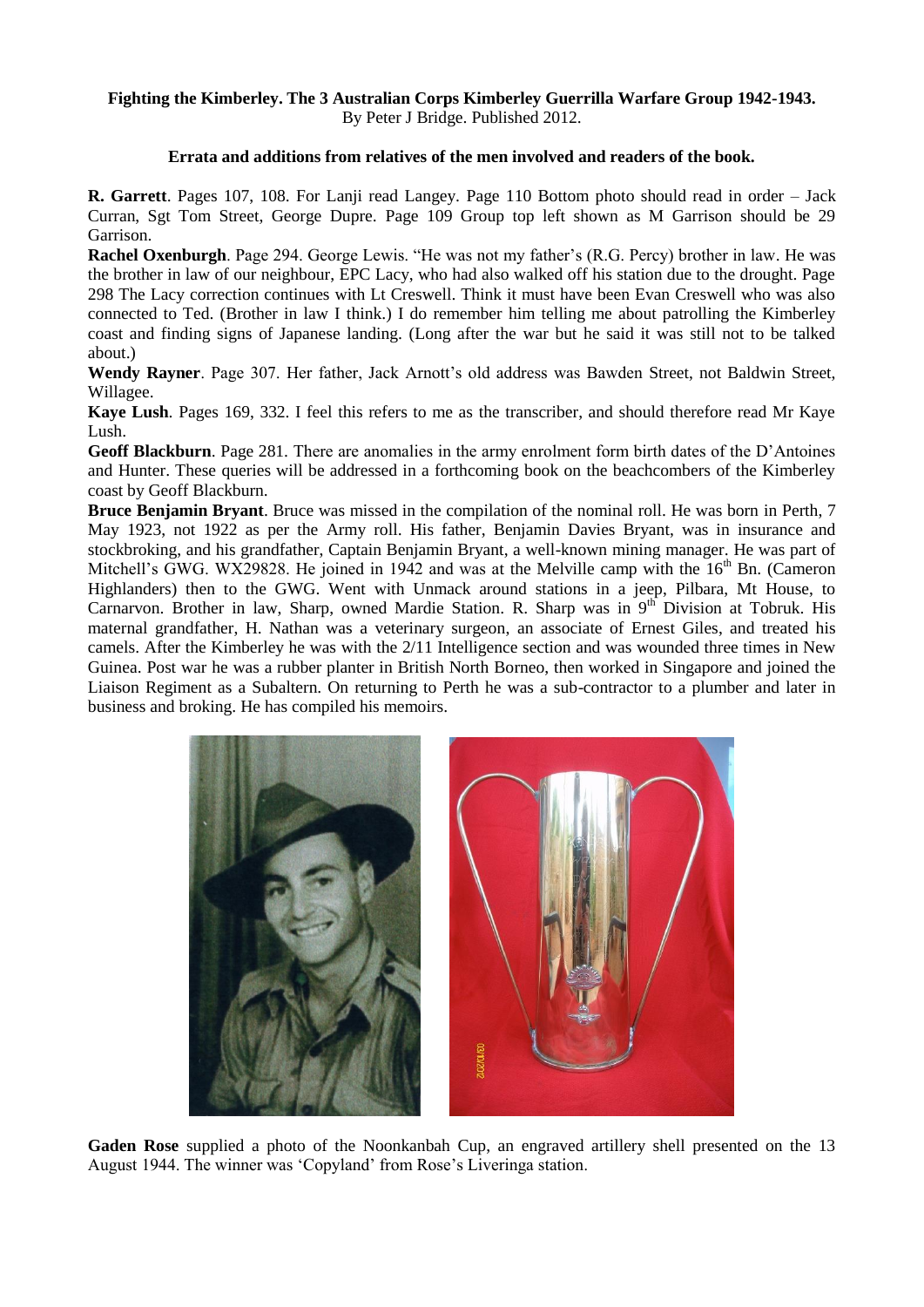**Bill Grayden**. The transcription of an interview with Bill Grayden contains his reminiscences of his association with Major Mitchell and his time with the GWG. Battye Library OH 2580/1. Pages 49-53. 1989. **Geoff Wharton**. The *People* magazine, 18 June 1952, contains a good four page article on Major Mitchell. **R. Garrett. List of Residents residing in Derby WA in June 1942.** Following air raids by Japanese aircraft in March 1942, most European women and children were evacuated from Derby to Perth by aircraft or the State ship *Koolinda*. Remaining residents seem to have reacted by forming a very active VDC and carrying on as normal.

| Mrs Blechynden.            | Manager Club Hotel. (?part aboriginal)                                    |
|----------------------------|---------------------------------------------------------------------------|
| ?                          | <b>Manager Port Hotel</b>                                                 |
| Elderly lady?              | Emporium. Small general goods, tobacco etc.                               |
| Mr McGovern.               | McGovern & Thompson. General goods and gallon licence. Manager & one      |
|                            | other. Electric power supply, ice works, butcher shop, shaved ice drinks. |
| Chinese tailor.            |                                                                           |
| Ah Chee family.            | Baker and road transport                                                  |
| Mr Rowell.                 | General agent for various activities.                                     |
| Hugh Watt.                 | Chairman of Road Board.                                                   |
| Jack? If auld & Mary wife. | Secretary of Road Board.                                                  |
|                            | Post Master.                                                              |
| 9                          | Telephone linesman.                                                       |
| Mr J. Chandler?            | Wharfinger {wharf manager}                                                |
| Dr Musso.                  |                                                                           |
| Two nurses.                | Derby Hospital                                                            |
| Walsh ? Family.            | Superintendent Derby Leprosy hospital {husband wife and daughter          |
| Nuns. [two?]               | Leprosy hospital                                                          |
| Sgt Dewar. Const Reg Carr. | [perhaps one other]                                                       |
| Evans family.              | Husband road worker, wife (part aboriginal. Mother was 'Old Ada'. Sister  |
|                            | married a Perth doctor.) and two or three small children.                 |
| Mr and Mrs Bunce.          | Occupation unknown.                                                       |
| <b>Biddy Seriago.?</b>     | Domestic.                                                                 |
| Jack Vladich.              | Occupation unknown.                                                       |
| Howard Reynis.             | Mechanical repairs.                                                       |
| Charlie Groves.            | Public Works Dept. Residence next to water tower, Derby. Passenger        |

on *Koolama* enroute to Wyndham when ship bombed. Suffered heart attack and flown to Melbourne for treatment. His family was evacuated from Derby to Perth on the *Koolinda*. Ship called in to Broome to pick up more evacuees, some from air raid. Passengers on the *Koolinda* believed a rumour that they would not be attacked because the ship had once rescued Japanese seamen.

The above list may not be accurate or complete having been compiled from memory of events that occurred seventy years past. 21 March 2012.

**Geoff Wharton** writes – "The WW2 Nominal Roll website is a great starting point and we in Australia are very fortunate to have it, compared with the paucity of access to British military records. However, through the work I have been doing on Queensland militia and VDC units, I have discovered that the nominal roll missed people who were serving in the militia at the outbreak of war and who for various reasons resigned or retired before enlistments for full time service were introduced.

The other significant issue is that the officer's record of service is missing from many of the VDC service records that I have checked. This means that the WW2 roll will sometimes show their non-commissioned rank at discharge, rather than their commissioned rank. Fortunately most of the gaps there can be filled by reference to the various official Australian Military Forces publications after late 1943."

He has compiled the following on the officers of the GWG. I could not find these men in the nominal roll as mentions of them in the GWG files and documents did not include their initials or Christian names.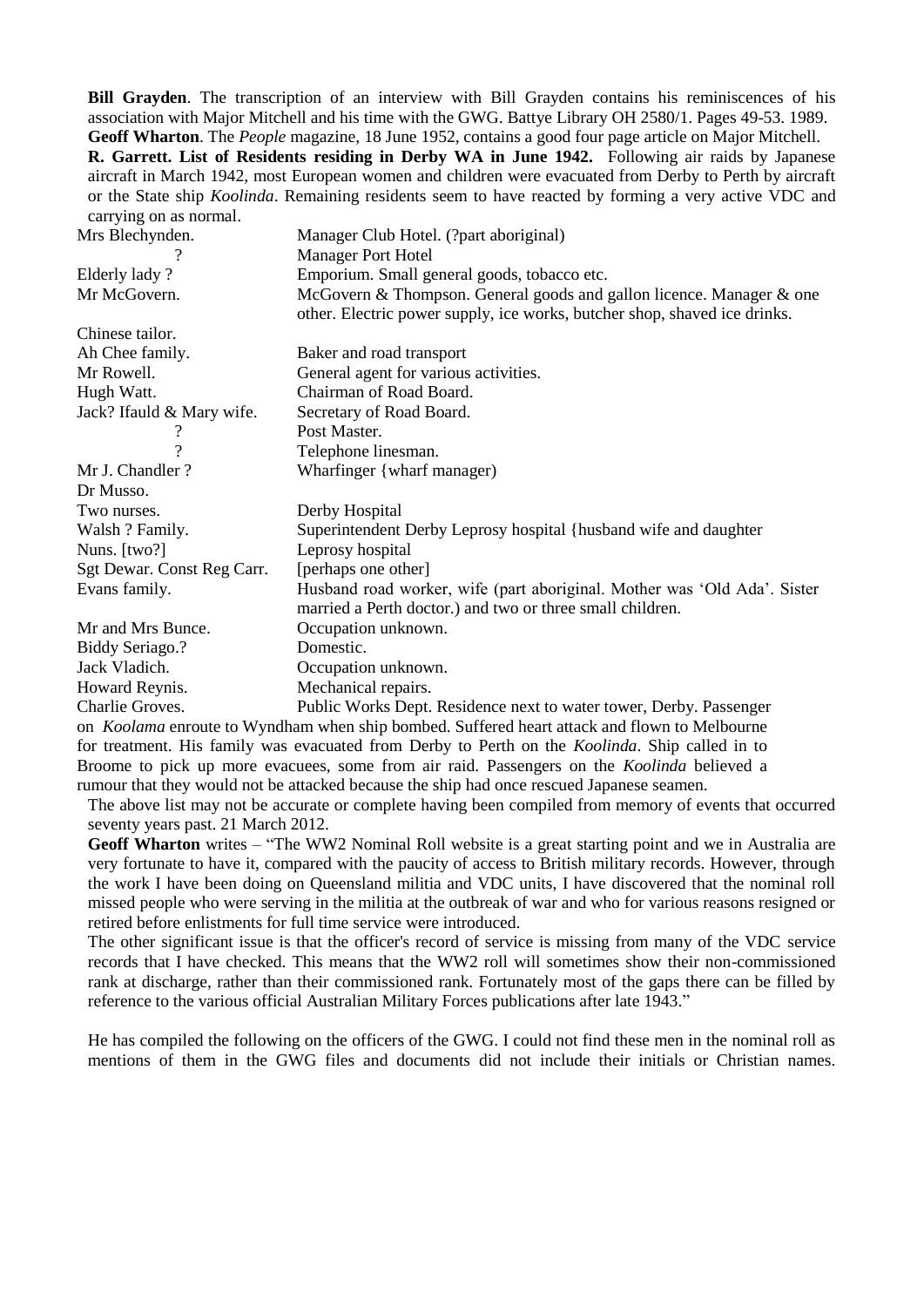### **Officers of 3 Australian Corps Guerilla Warfare Group, Australian Imperial Force.**

Information compiled by Geoff Wharton for Peter Bridge, March 2012.

### **Introduction**

This nominal roll is limited to commissioned officers and has been compiled mainly from the Australian Military Forces publication *Appointments, Promotions, Etc.* which only commenced in August 1943.<sup>1</sup> The nominal roll is incomplete as there may have been terminations and relinquishments prior to the commencement of the above publication. The author has only included officers listed in official publications and he has not had access to all the potential sources of information, such as Army General Orders. The Australian War Memorial holds the General Orders of the Australian Military Forces.

The author was inspired to prepare this roll when reading Peter Bridge's excellent compilation of accounts and biographies regarding the 3rd Australian Corps Guerilla Warfare Group's patrols in the Kimberley region, Western Australia during the Second World War. The author's copy of *Fighting the Kimberley: The 3 Australian Corps Kimberley Guerilla Warfare Group 1942-1943* (Carlisle, WA: Hesperian Press, 2011) was a generous gift from a former OC, Kimberley Squadron, Norforce, Major Mac Jensen RFD (retired). Of the eleven officers included in the nominal roll below, only three – Greenwell, Millen and Wood – are not included in the biographies in *Fighting the Kimberley*.

The 3rd Australian Corps, Australian Imperial Force was formed at Perth, Western Australia on 15 April 1942.<sup>2</sup> The Corps Commander was General H.G. Bennett, CB, CMG, DSO, VD. The 3 Aust Corps war diary appendices record that on [2] October 1942, a signal was sent from Corps Headquarters to Major Mitchell at Shaw River, Port Hedland, stating 'Establishment 3 Aust Corps Guerilla Warfare Group approved as submitted….Corps Commander has recommended to LHQ that you command Guerilla Group'.<sup>3</sup> The following month, the war diary noted on 2 November that 'Maj. G.D. MITCHELL commanding 3 Aust Corps Guerilla Gp to come under comd of Area Comdt. N.W. Aust for ops and adm. This will apply only when unit in N.W. Area'.<sup>4</sup>

The 3 Aust Corps location statement for November 1942, contained in the appendices of the 3 Aust Corps war diary, gave the headquarters of 3 Aust [Corps] Guerilla Warfare Gp as Broome. It appears, based on the dates that Major Mitchell held the unit's command appointment, that the 3 Aust Corps Guerilla Warfare Group operated from 24 October 1942 to 29 December 1943.<sup>5</sup> The War Establishment of one Major, one Captain and fourteen Lieutenants issued for 3 Aust Corps Guerilla Warfare Group on 1 October 1942 stated that the 'establishment is designed to provide officers and other ranks for command, administration and training of V.D.C. units in 3 Australian corps area.'.<sup>6</sup> George Deane Mitchell (1894-1961) served in the First AIF in the 10th and later 48th Battalions and was awarded a DCM and an MC.<sup>7</sup>

**<sup>.</sup>** <sup>1</sup> Australian Military Forces. *Appointments, promotions, etc.*, (1943) to (1946), Headquarters, Allied Land Forces.

<sup>2</sup> War diary 3 Australian Corps General Staff Branch, April 1942, Item 1/4/12, Series AWM52, Australian War Memorial, Canberra.

<sup>3</sup> Australian Corps was formed to replace Western Command, Australian Military Forces, as a result of orders issued by the Commander-in-Chief Australian Military Forces, General Sir Thomas Blamey on 9 April 1942. Palazzo, Albert. *The Australian Army: a history of its organisation 1901-2001*. South Melbourne: Oxford University Press, 2001, p. 167.

<sup>3</sup> War diary 3 Australian Corps General Staff Branch, October 1942, Item 1/4/12, Series AWM52, Australian War Memorial, Canberra.

<sup>4</sup> War diary 3 Australian Corps General Staff Branch, November 1942, Item 1/4/12, Series AWM52, Australian War Memorial, Canberra.

<sup>5</sup> Major George Deane Mitchell, MC, DCM, [Majors on the Active List], *Gradation list of officers of the Australian Military Forces: Active List*, Volume 1, 18 January 1945, p. 147.

<sup>6</sup> 3 Australian Corps Guerilla Warfare Group, War Establishment (Provisional), 1 October 1942, Department of Defence Establishment Records, Item V/19F, Series A10857, National Archives of Australia, Canberra.

<sup>7</sup> A brief biography was prepared for the *Australian Dictionary of Biography* by Bill Gammage. See the ADB website at [<http://adb.anu.edu.au/biography/mitchell-george-deane-11137>](http://adb.anu.edu.au/biography/mitchell-george-deane-11137). See also 'The amphibious digger' *People* [magazine], Vol. 3, no. 8 (18 June 1952), pp. 24-27.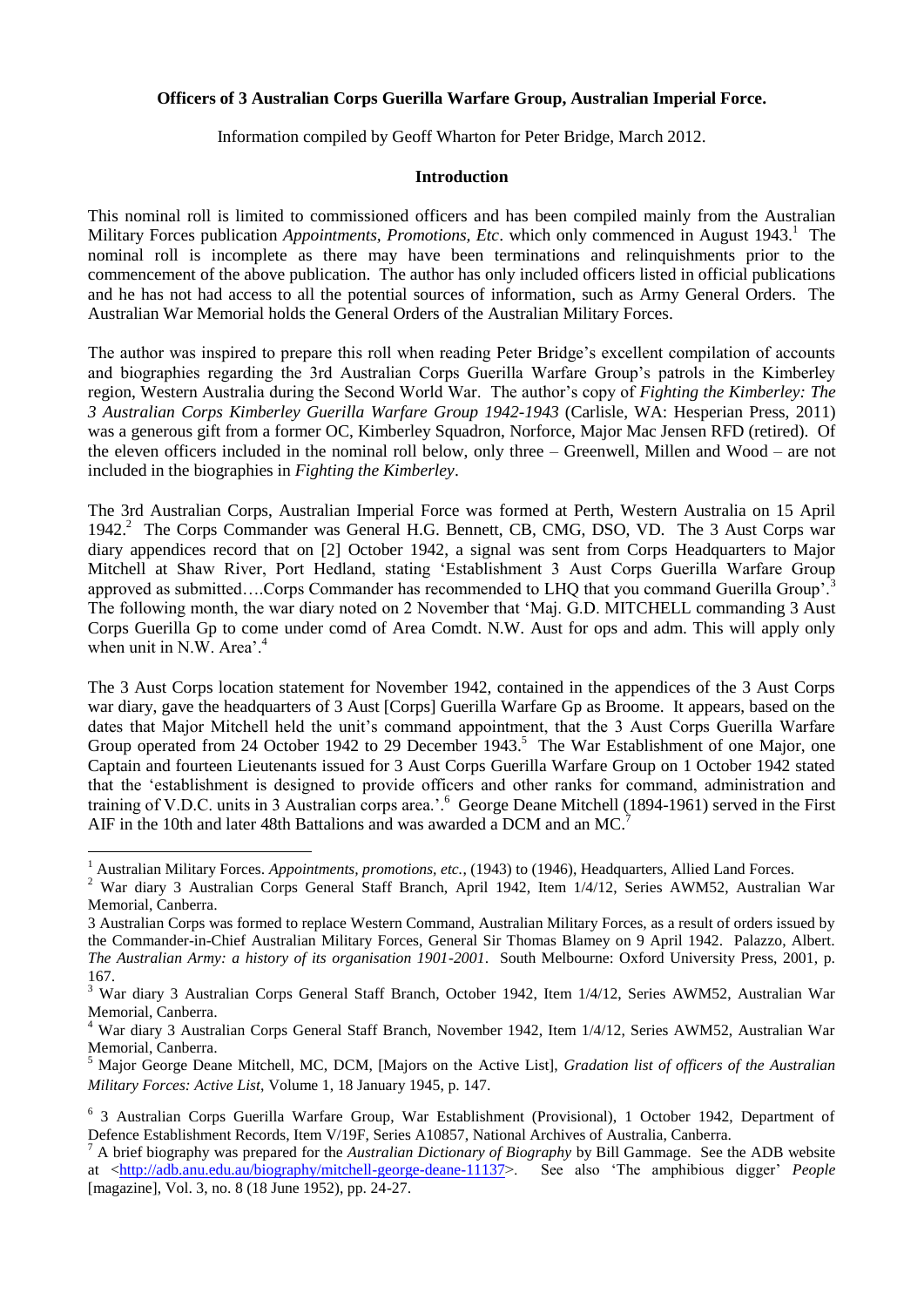The sources used to compile this nominal roll include:

Australian Military Forces. *Appointments, Promotions, Etc.* Headquarters, Allied Land Forces. List No's. 4 (18 November 1943), 7 (9 December 1943), 10 (30 December 1943), 13 (20 January 1944), 14 (27 January 1944), 16 (10 February 1944), 68 (8 February 1945).

Australian Military Forces. *Gradation list of officers of the Australian Military Forces: Volume 1 The active list,* 18 January 1945, p. 147 and *Volume II*, p. 765.

Australian Military Forces. *Gradation list of officers of the Australian Military Forces: Volume II Reserve of Officers; Retired List* [*etc*], 7 March 1946, p. 1392.

Australian Military Forces. *Regimental lists and manning tables of officers on the active list: Volume No. 1, 15th October, 1944*. Adelaide: Government Printer, 1944 and *Regimental lists and manning tables of officers on the active list: List No. 2. Volume No. 1, 29th March, 1945*. Adelaide: Government Printer, 1945.

*Commonwealth of Australia Gazette*, No. 115 (16 April 1942), pp. 935-936.

Department of Veterans Affairs website World War 2 Nominal Roll at [<http://www.ww2roll.gov.au>](http://www.ww2roll.gov.au/).

National Archives of Australia website Record Search at [<http://www.naa.gov.au/collection/using/search>](http://www.naa.gov.au/collection/using/search).

# **Abbreviations**

 $adm = administration$ AIF = Australian Imperial Force Aust = Australian (when placed before a unit name, this denoted an AIF unit)  $Bn =$ Battalion  $comd = command$  $Gp = Group$ GWG = Guerilla Warfare Group  $LHO = Land Headquarters$  $Mai = Major$ ops = operations WA = Western Australia

| <b>Name</b>           | <b>Service</b> | Date and Place | <b>Ranks / Promotions</b>   | <b>Termination Dates from 3 Aust</b> |
|-----------------------|----------------|----------------|-----------------------------|--------------------------------------|
|                       | <b>Number</b>  | of Enlistment  | and Postings                | <b>Corps Guerilla Warfare Group</b>  |
|                       |                |                |                             | and/or Subsequent Other Units        |
| Bayliss, William      | WX15361        |                | Lieutenant, 10 Australian   | Relinquished appointment to 3 Aust   |
|                       |                |                | Garrison Battalion.         | Corps, GWG on 1 November 1943.       |
| (Note: Service record |                |                | <b>Appointed Platoon</b>    |                                      |
| has not been          |                |                | Officer, 3 Aust Corps,      |                                      |
| digitised by NAA)     |                |                | GWG on secondment?          |                                      |
|                       |                |                |                             |                                      |
| Fleay, Henry Elijah   | WX12890        |                | Lieutenant, 44 Aust         | Relinquished appointment to 3 Aust   |
|                       |                |                | Infantry Battalion, AIF.    | Corps, GWG, ceased to be             |
| (Note: Service record |                |                | <b>Appointed Platoon</b>    | seconded from 44 Aust Infantry       |
| has not been          |                |                | Officer, 3 Aust Corps,      | Battalion and transferred to 19 Aust |
| digitised by NAA)     |                |                | GWG on secondment,          | Garrison Battalion on 21 October     |
|                       |                |                | date unknown.               | 1943.                                |
|                       |                |                |                             |                                      |
|                       |                |                |                             |                                      |
|                       |                |                |                             |                                      |
| Greenwell, Mark       | NX116623       |                | Appointed Lieutenant        | Relinquished appointment to 3 Aust   |
| Pritchard.            | (previously    |                | (on probation), Royal       | Corps, GWG on 27 November            |
|                       | N11113)        |                | <b>Australian Artillery</b> | 1943.                                |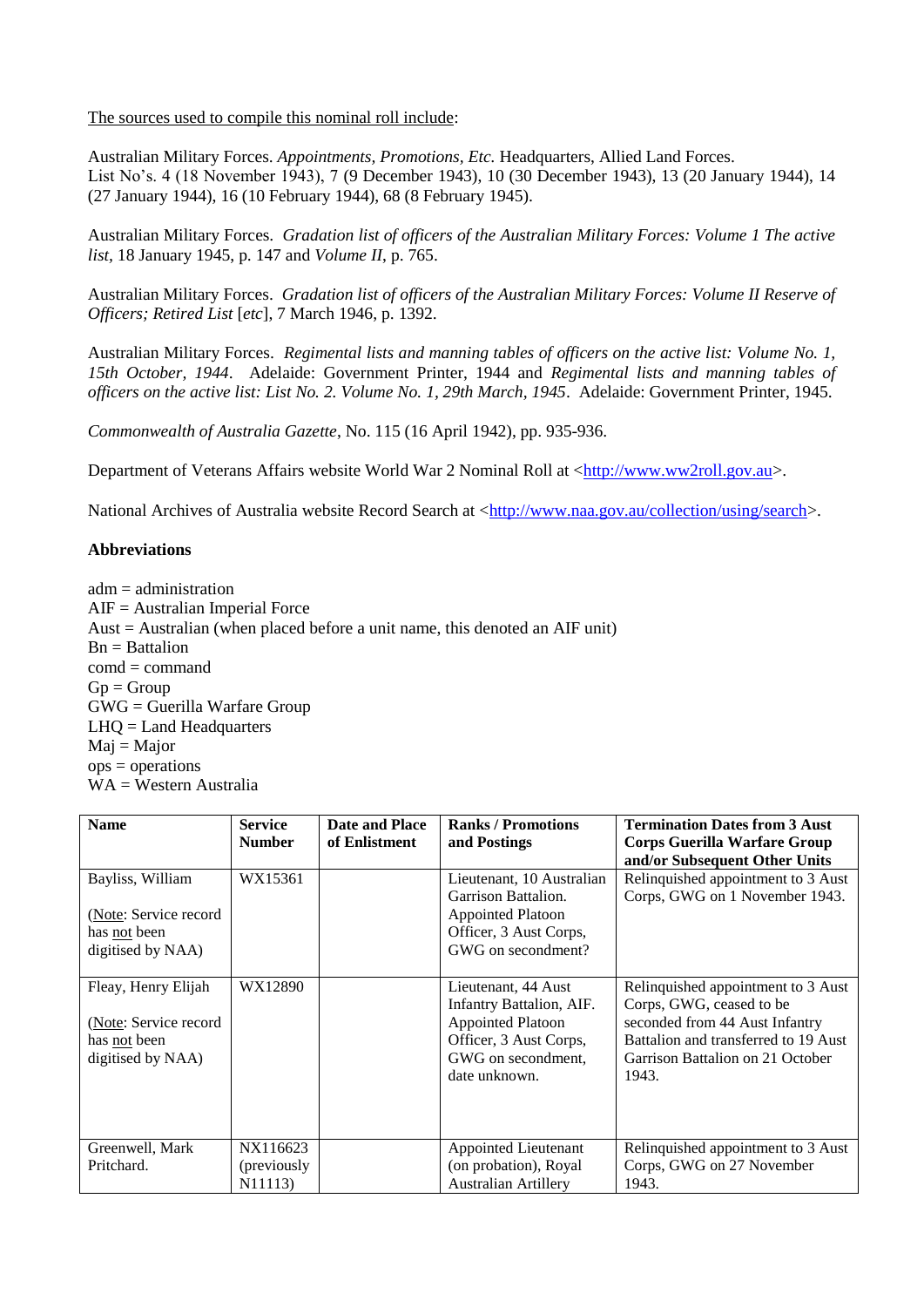| <b>Name</b>                                                                                                                         | <b>Service</b><br><b>Number</b> | <b>Date and Place</b><br>of Enlistment                                                                | <b>Ranks / Promotions</b><br>and Postings                                                                                                                                                                                                                                                                                                                                                                                                                                                                                                | <b>Termination Dates from 3 Aust</b><br><b>Corps Guerilla Warfare Group</b><br>and/or Subsequent Other Units                             |
|-------------------------------------------------------------------------------------------------------------------------------------|---------------------------------|-------------------------------------------------------------------------------------------------------|------------------------------------------------------------------------------------------------------------------------------------------------------------------------------------------------------------------------------------------------------------------------------------------------------------------------------------------------------------------------------------------------------------------------------------------------------------------------------------------------------------------------------------------|------------------------------------------------------------------------------------------------------------------------------------------|
| (Note: Service record<br>has not been<br>digitised by NAA)                                                                          |                                 |                                                                                                       | (Militia) (Field), 13<br>March 1942.<br>Seconded from the<br>Militia to the AIF from<br>18 July 1942 to 17<br>December 1945.<br>Lieutenant, 7 Aust Field<br>Regiment, AIF.<br>Appointed Instructor, 3<br>Aust Corps, GWG, 8<br>March 1943 to 26<br>November 1943.<br>Appointed Instructor, 4<br><b>Aust Reinforcements</b><br><b>Training Battalion</b><br>(Jungle Warfare), 16<br>December 1943 to 2<br>August 1944.<br>Appointed<br>Quartermaster, Aust<br>Water Transport<br>Training Centre, 3<br>August 1944 to 24<br>January 1945. |                                                                                                                                          |
| Lewis, George Anker<br>(Note: Service record<br>has not been<br>digitised by NAA)                                                   | WX17643                         |                                                                                                       | Lieutenant, 10 Aust<br>Garrison Battalion.<br><b>Appointed Platoon</b><br>Officer, 3 Aust Corps,<br>GWG on secondment,<br>date unknown.                                                                                                                                                                                                                                                                                                                                                                                                  | Relinquished appointment to 3 Aust<br>Corps, GWG on 6 January 1944.                                                                      |
| MacDonald, James<br>David<br>(Note: Service record<br>has not been<br>digitised by NAA)                                             | NX109069                        |                                                                                                       | Lieutenant, A.C. of<br>Signals, 2 Australian<br>Division.<br><b>Appointed Signals</b><br>Officer, 3 Aust Corps,<br>GWG on secondment,<br>date unknown.                                                                                                                                                                                                                                                                                                                                                                                   | Relinquished appointment to 3 Aust<br>Corps, GWG on 27 November<br>1943.                                                                 |
| Millen, Arthur<br>Wallace<br>(Note: Service record<br>not found on NAA<br>website, but<br>summary is listed in<br>WW2 Nominal Roll) | <b>WX800</b>                    | 11 November<br>1939<br>Northam, WA                                                                    | Lieutenant, 44 Aust<br>Infantry Battalion, AIF.<br>Appointed Intelligence<br>Officer, 3 Aust Corps,<br>GWG on secondment,<br>date unknown.                                                                                                                                                                                                                                                                                                                                                                                               | Relinquished appointment to 3 Aust<br>Corps, GWG on 29 December<br>1943.                                                                 |
| Mitchell, George<br>Deane, MC, DCM<br>(Note: Service record<br>has been digitised by<br>NAA)                                        | NX156027                        | Army records<br>for militia<br>officers serving<br>on a part-time<br>basis at the<br>beginning of the | Appointed Captain,<br>Reserve of Officers<br>(Infantry), 8 July 1940,<br>13 Battalion (Militia), 26<br>August 1940 and<br>appointed Adjutant of the                                                                                                                                                                                                                                                                                                                                                                                      | Relinquished command of 3 Aust<br>Corps, GWG on 29 December<br>1943.<br>Discharged from Australian<br>Military Forces, 28 February 1946. |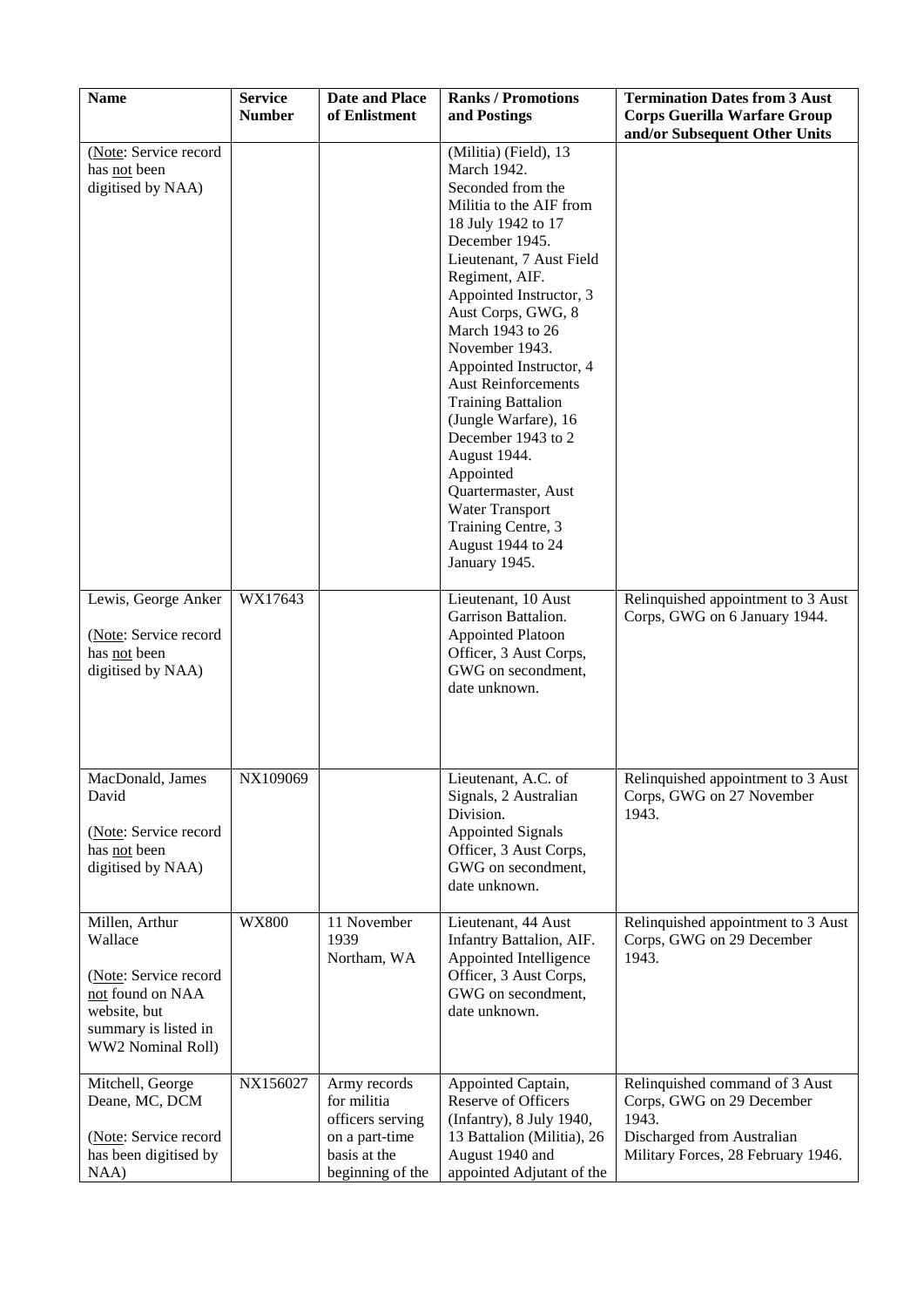| <b>Name</b>                                                | <b>Service</b><br><b>Number</b> | <b>Date and Place</b><br>of Enlistment                                                                                                                                                                                                                                                                                                                                                                                                                                                                                                                                                                                                                                                                                                                                                                                                                  | <b>Ranks / Promotions</b><br>and Postings                                                                                                                                                                                                                                                                                                                                                                                                                                                                                                                                                                                                                                                                                                                                                                                                                                                | <b>Termination Dates from 3 Aust</b><br><b>Corps Guerilla Warfare Group</b><br>and/or Subsequent Other Units |
|------------------------------------------------------------|---------------------------------|---------------------------------------------------------------------------------------------------------------------------------------------------------------------------------------------------------------------------------------------------------------------------------------------------------------------------------------------------------------------------------------------------------------------------------------------------------------------------------------------------------------------------------------------------------------------------------------------------------------------------------------------------------------------------------------------------------------------------------------------------------------------------------------------------------------------------------------------------------|------------------------------------------------------------------------------------------------------------------------------------------------------------------------------------------------------------------------------------------------------------------------------------------------------------------------------------------------------------------------------------------------------------------------------------------------------------------------------------------------------------------------------------------------------------------------------------------------------------------------------------------------------------------------------------------------------------------------------------------------------------------------------------------------------------------------------------------------------------------------------------------|--------------------------------------------------------------------------------------------------------------|
| Scott, David Swan                                          | WX19158                         | Second World<br>War are<br>sometimes<br>inaccurate or<br>incomplete.<br>Based on his<br>service records<br>and the<br><b>Gradation List</b><br>of Officers of<br>the Australian<br><b>Military Forces:</b><br>Active List,<br>Volume 1, 18th<br>January 1945, it<br>appears that<br>George Mitchell<br>had served in<br>the Militia<br>during the inter-<br>war period, then<br>was reappointed<br>as a Captain in<br>the Militia on 8<br>July 1940. He<br>appears to have<br>served on a part-<br>time basis until<br>20 January<br>1941. The<br>World War 2<br>Nominal Roll<br>only shows his<br>enlistment in the<br>AIF on 11<br>January 1943 at<br>Mount Lawley,<br>WA and does<br>not show his<br>previous Second<br>World War<br>service in the<br>Militia. The<br>Headquarters of<br>3 Aust Corps<br>was at Mount<br>Lawley in<br>January 1943. | battalion from 26 August<br>1940 to 9 January 1941.<br>Enlisted for full time<br>service in the Citizen<br>Military Forces on 20<br>January 1941.<br>Transferred to Australian<br>Armoured Corps, 31<br>March 1941. Appointed<br>Liaison Officer,<br>Headquarters, Home<br>Forces, 31 March 1942<br>to 21 April 1942.<br><b>Appointed General Staff</b><br>Officer III (Liaison) at<br>Headquarters, 3<br>Australian Corps, 22<br>April 1942 to 23 October<br>1942. Promoted Major,<br><b>Australian Armoured</b><br>Corps (AIF), 1<br>September 1942.<br>Appointed to command<br>3 Aust Corps Guerilla<br>Warfare Gp, 24<br><b>October 1942 to 29</b><br>December 1943.<br>Seconded from the<br>Militia to the AIF, 11<br>January 1943.<br>Transferred to 43 Aust<br><b>Water Transport</b><br><b>Operating Company</b><br>(Landing Craft), 29<br>December 1943.<br>Lieutenant, 44 Aust | Relinquished appointment to 3 Aust                                                                           |
| (Note: Service record<br>has not been<br>digitised by NAA) |                                 |                                                                                                                                                                                                                                                                                                                                                                                                                                                                                                                                                                                                                                                                                                                                                                                                                                                         | Infantry Battalion, AIF.<br>Appointed Instructor, 3<br>Aust Corps, GWG on<br>secondment, date<br>unknown.                                                                                                                                                                                                                                                                                                                                                                                                                                                                                                                                                                                                                                                                                                                                                                                | Corps, GWG on 27 November<br>1943.                                                                           |
| Smith, Frank                                               | WX17663                         |                                                                                                                                                                                                                                                                                                                                                                                                                                                                                                                                                                                                                                                                                                                                                                                                                                                         | Lieutenant, 44 Aust                                                                                                                                                                                                                                                                                                                                                                                                                                                                                                                                                                                                                                                                                                                                                                                                                                                                      | Relinquished appointment to 3 Aust                                                                           |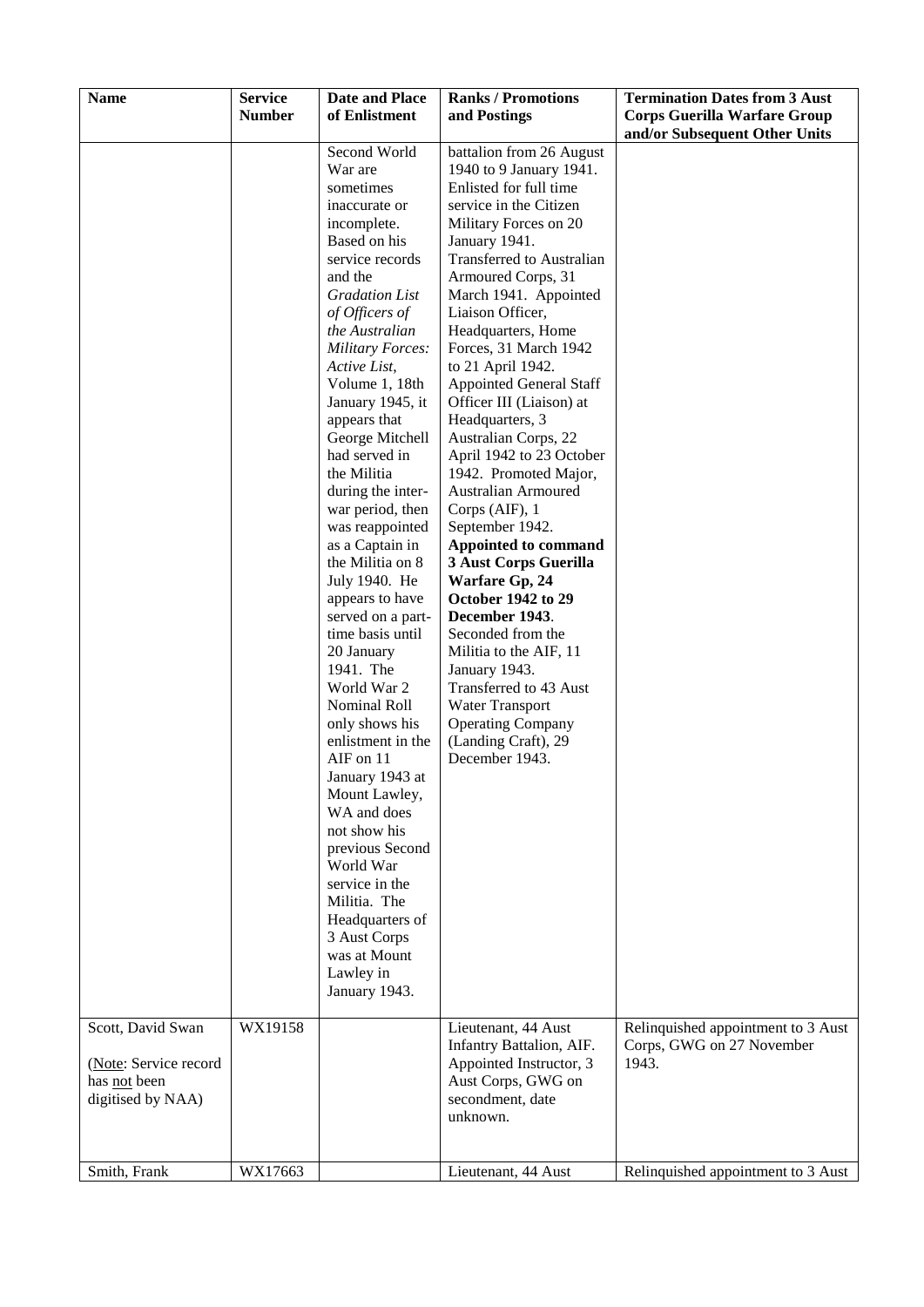| <b>Name</b>                                                                           | <b>Service</b><br><b>Number</b> | Date and Place<br>of Enlistment | <b>Ranks / Promotions</b><br>and Postings                                                                                                | <b>Termination Dates from 3 Aust</b><br><b>Corps Guerilla Warfare Group</b><br>and/or Subsequent Other Units |
|---------------------------------------------------------------------------------------|---------------------------------|---------------------------------|------------------------------------------------------------------------------------------------------------------------------------------|--------------------------------------------------------------------------------------------------------------|
| Murphy McKay<br>(Note: Service record<br>has not been<br>digitised by NAA)            |                                 |                                 | Infantry Battalion, AIF.<br><b>Appointed Platoon</b><br>Officer, 3 Aust Corps,<br>GWG on secondment,<br>date unknown.                    | Corps, GWG on 5 January 1943.<br>Note: This may be a misprint and<br>should read 1944.                       |
| Thomson, David<br>Munro<br>(Note: Service record<br>has not been<br>digitised by NAA) | WX12637                         |                                 | Lieutenant, 16 Aust<br>Infantry Battalion, AIF.<br>Appointed Instructor, 3<br>Aust Corps, GWG on<br>secondment, date<br>unknown.         | Relinquished appointment to 3 Aust<br>Corps, GWG on 27 November<br>1943.                                     |
| Wood, Harry Allen<br>James<br>(Note: Service record)<br>has been digitised by<br>NAA) | WX36178                         |                                 | Lieutenant, 28 Australian<br>Infantry Battalion, AIF.<br>Appointed Adjutant and<br>Quartermaster, 3 Aust<br>Corps, GWG on<br>secondment? | Relinquished appointment to 3 Aust<br>Corps, GWG on 12 October 1943.                                         |

# **Officers and Other Ranks of 11th Western Australian Battalion, Volunteer Defence Corps.**

Information compiled by Geoff Wharton for Peter Bridge, March 2012.

Note: Apart from the Shadforths and other men who enlisted at *Liveringa* station, this nominal roll is limited to commissioned officers. It should be possible to expand the roll to include many other ranks by using the Department of Veterans' Affairs WW2 Nominal Roll website (by searching for groups of service numbers and by place of enlistment). Also note that the WW2 Nominal Roll only lists the unit at time of discharge, therefore service records for men who were posted to other VDC units after serving in 11th Western Australian Battalion, or who transferred to the Militia or AIF, are more difficult to find. Nevertheless, my theory is that due to the nature of their enlistment and reserved occupations on cattle stations in the Kimberley region, most of the men would not have served in any other unit.

Once service numbers for members of 11th Western Australian Battalion are known, the National Archives of Australia website could be searched using the service number to find any relevant service records that have been digitised.

Although most official records described the battalion as 11th Western Australian Battalion, VDC, some records gave the title as 11th North West Battalion, VDC. Further research in Western Australian VDC records held by the Australian War Memorial would be required to ascertain the date of establishment of 11th Western Australian Battalion, but it appears that the earliest enlistments were made in March 1942 and the unit operated until at least the end of 1944. Appointments of some of its officers were not terminated until  $1945$ <sup>8</sup>

The author was inspired to prepare this roll when reading Peter Bridge's excellent compilation of accounts and biographies regarding the 3rd Australian Corps Guerilla Warfare Group's patrols and 11th Western Australian Battalion, VDC training in the Kimberley region, Western Australia during the Second World War. The author's copy of *Fighting the Kimberley: The 3 Australian Corps Kimberley Guerilla Warfare* 

 $\overline{\phantom{a}}$ 

<sup>&</sup>lt;sup>8</sup> There is set of records held by the Australian War Memorial entitled [Volunteer Defence Corps – Defence Roles (including reports):] History of Western Australian VDC, at Item 1008/2/53 [subdivided into numerically sequential parts], Series AWM54, which may include information about 11th Western Australian Battalion, VDC.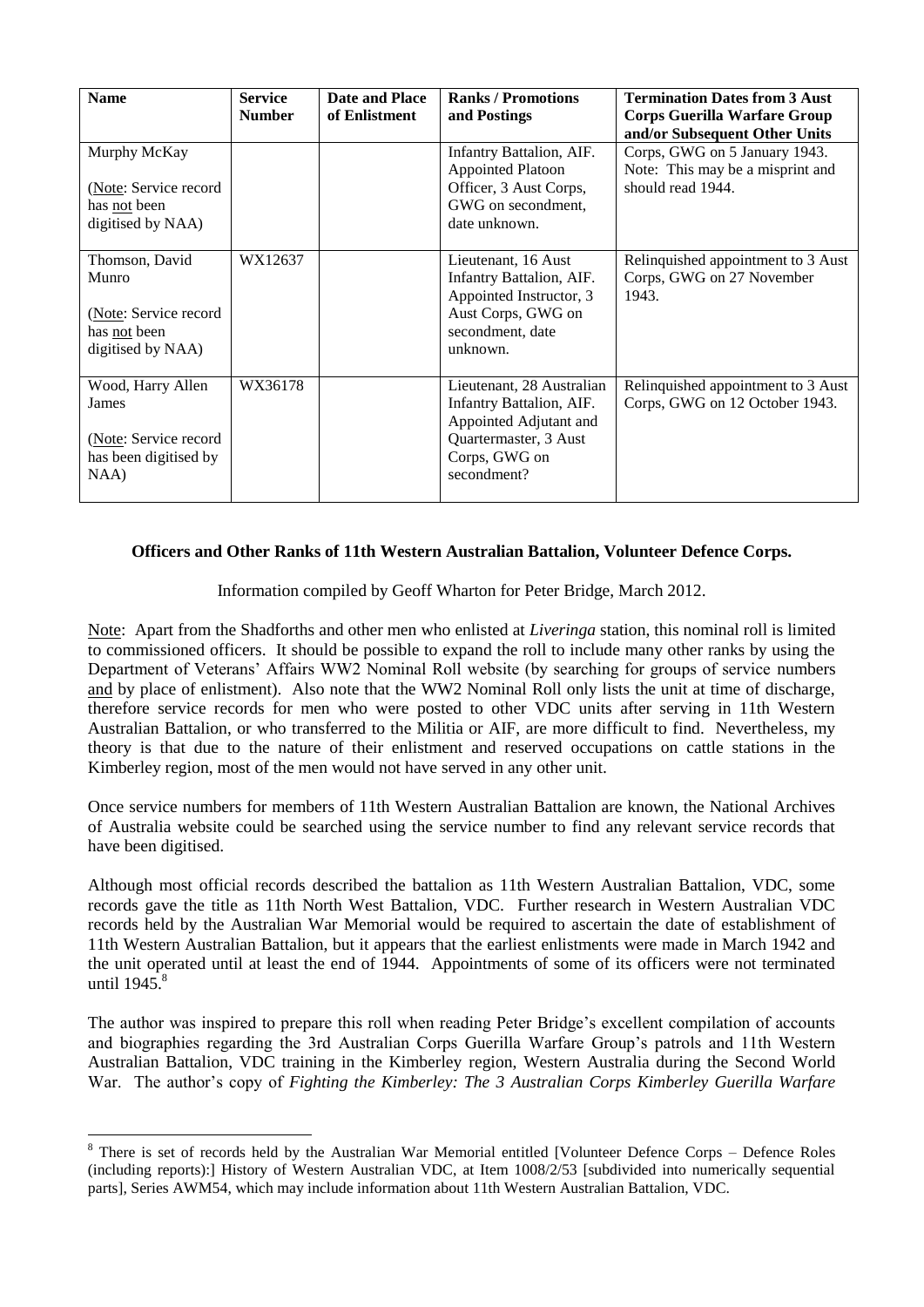*Group 1942-1943* (Carlisle, WA: Hesperian Press, 2011) was a generous gift from a former OC, Kimberley Squadron, Norforce, Major Mac Jensen RFD (retired).

The sources used to compile this nominal roll include:

Australian Military Forces. *Appointments, Promotions, Etc.* Headquarters, Allied Land Forces. List No's. 5 (25 November 1943), 14 (27 January 1944), 20 (9 March 1944), 21 (16 March 1944), 66 (25 January 1945).

Australian Military Forces. *Gradation list of officers of the Australian Military Forces: Volume 1 The active list,* 18 January 1945, p. 133 and 7th March 1946, p. 725.Australian Military Forces. *Gradation list of officers of the Australian Military Forces: Volume III Reserve of Officers; Retired List [etc], 18 January* 1945, pp. 1120 - 1124, 1157, 1163 - 1164, 1169, 1172 - 1173, 1177, 1507.

Australian Military Forces. *Regimental lists and manning tables of officers on the active list: Volume No. 1, 15th October, 1944*. Adelaide: Government Printer, 1944, p. 964.

Department of Veterans' Affairs website World War 2 Nominal Roll at [<http://www.ww2roll.gov.au>](http://www.ww2roll.gov.au/).

National Archives of Australia website Record Search at [<http://www.naa.gov.au/collection/using/search>](http://www.naa.gov.au/collection/using/search).

# **Abbreviations**

 $AIF = Australian Imperial Force$  $Bn =$  Battalion VDC = Volunteer Defence Corps WA = Western Australia

| <b>Name</b>                 | <b>Service</b><br><b>Number</b> | Date and Place<br>of Enlistment                                                                                                                           | <b>Ranks / Promotions</b>                                                                                                                                                                                                                                                                               | <b>Termination Dates from 11 WA Bn</b>             |
|-----------------------------|---------------------------------|-----------------------------------------------------------------------------------------------------------------------------------------------------------|---------------------------------------------------------------------------------------------------------------------------------------------------------------------------------------------------------------------------------------------------------------------------------------------------------|----------------------------------------------------|
| Bell-Blay, William John     | W74663                          | 23 March 1942<br>Liveringa station                                                                                                                        | and Postings<br>Private                                                                                                                                                                                                                                                                                 | and/or Subsequent Other Units<br>29 December 1944. |
| Bowden, Donald<br>Jackson   | W74708                          | 22 March 1942<br><i>Liveringa</i> station                                                                                                                 | Private                                                                                                                                                                                                                                                                                                 | 17 March 1944                                      |
| Bryan, Aidan Hugh           | W53994                          | 29 May 1943<br>Leederville                                                                                                                                | Appointed Acting<br>Lieutenant, 11 WA<br>Bn, VDC, 22<br>February 1944.                                                                                                                                                                                                                                  | Appointment terminated 31<br>December 1944.        |
| D'Antoine, Henry Harry      | W74803                          | 18 July 1942<br>Liveringa station                                                                                                                         | Private                                                                                                                                                                                                                                                                                                 | 29 December 1944                                   |
| D'Antoine, Thomas           | W74802                          | 18 July 1942<br>Liveringa station                                                                                                                         | Private                                                                                                                                                                                                                                                                                                 | 8 December 1944                                    |
| Davidson, William<br>Gordon | WX30936                         | Already serving<br>in the Militia<br>when the Second<br>World War<br>commenced.<br>Enlisted in the<br>AIF on 29 July<br>1942,<br>Swanbourne,<br><b>WA</b> | Lieutenant, 28 Bn<br>(Militia), 9<br>November 1936.<br>Captain 28 Bn, 21<br>February 1939.<br>Posted to 5<br><b>Australian Garrison</b><br>Bn, 30 March 1942.<br>Temporary Major, 5<br>Australian Garrison<br>Bn, 26 April 1942.<br>Seconded to the AIF<br>29 July 1942. Major<br>5 Australian Garrison | 7 May 1945, 11 WA Bn, VDC.                         |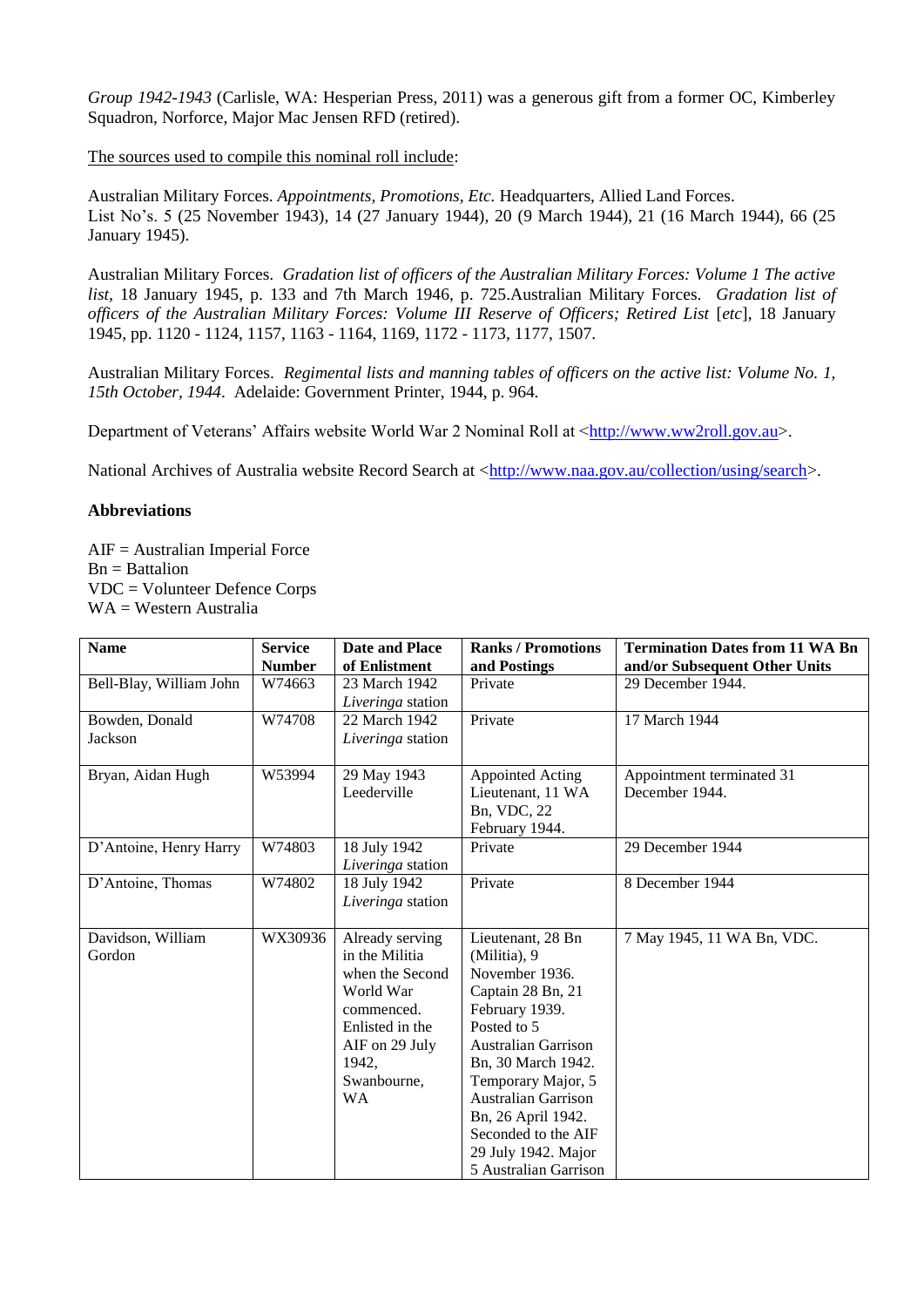| <b>Name</b>                  | <b>Service</b><br><b>Number</b> | Date and Place<br>of Enlistment          | <b>Ranks / Promotions</b><br>and Postings                                                                                                                                                                                                                                                          | <b>Termination Dates from 11 WA Bn</b><br>and/or Subsequent Other Units               |
|------------------------------|---------------------------------|------------------------------------------|----------------------------------------------------------------------------------------------------------------------------------------------------------------------------------------------------------------------------------------------------------------------------------------------------|---------------------------------------------------------------------------------------|
|                              |                                 |                                          | Bn, 1 September<br>1942.                                                                                                                                                                                                                                                                           |                                                                                       |
|                              |                                 |                                          | <b>Appointed to</b><br>command 11 WA<br>Bn VDC, 9<br>February 1944.                                                                                                                                                                                                                                |                                                                                       |
| Dicks, Harold Griffiths      | W74902                          | 22 January 1943<br>Port Hedland          | Appointed Captain,<br>11 WA Bn, VDC, 3<br>June 1943.                                                                                                                                                                                                                                               | Appointment terminated 31<br>December 1944.                                           |
| Duckrell, Frederick<br>Henry | W243419                         | 31 May 1940<br>Jarrahdale                | Appointed<br>Lieutenant, 11 WA<br>Bn, VDC, 16<br>December 1942.<br>Appointed<br>Temporary Captain,<br>whilst holding<br>appointment of<br>Adjutant and<br>Quartermaster, 11<br>WA Bn, VDC, 24<br>February 1944.<br>Appointed Adjutant<br>and Quartermaster,<br>13 WA Bn, VDC, 20<br>February 1945. | Posted from 11 WA Bn to 13 WA<br>Bn, VDC, 19 February 1945.<br>Discharged 9 May 1946. |
| Godbehear, Harold<br>Stephen | W74799                          | 18 July 1942<br>Liveringa station        | Private                                                                                                                                                                                                                                                                                            | 29 December 1944                                                                      |
| Gordon, Leslie Arthur        | W75019                          | 23 October 1942<br>Millstream<br>station | Placed on Retired<br>List (WA Reserve of<br>Officers), 20<br>September 1926.<br>Appointed<br>Lieutenant, 11 WA<br>Bn, VDC, 28<br>September 1943.                                                                                                                                                   | Appointment terminated 31<br>December 1944.                                           |
| Howard, Henry Harry          | W74800                          | 18 July 1942<br>Liveringa station        | Private                                                                                                                                                                                                                                                                                            | 29 December 1944                                                                      |
| Hunter, Eugene Ernest        | W74801                          | 18 July 1942<br>Liveringa station        | Private                                                                                                                                                                                                                                                                                            | 8 December 1944                                                                       |
| Iles, Michael Mark           | W74577                          | 26 March 1942<br>Liveringa station       | Private                                                                                                                                                                                                                                                                                            | 29 December 1944                                                                      |
| Killicoat, Myles             | W89270                          | Date unknown<br>Claremont                | Appointed<br>Lieutenant, 11 WA<br>Bn, VDC, date<br>unknown.                                                                                                                                                                                                                                        | Appointment terminated 31<br>December 1944.                                           |
| Knowles, Walter              | W76787                          | Date unknown<br>Kooline                  | Appointed<br>Lieutenant, 11 WA<br>Bn, VDC, date<br>unknown.                                                                                                                                                                                                                                        | Appointment terminated 31<br>December 1944.                                           |
| Logue, James Pearson         | W74655                          | 22 March 1942<br>Liveringa station       | Private                                                                                                                                                                                                                                                                                            | 29 December 1944                                                                      |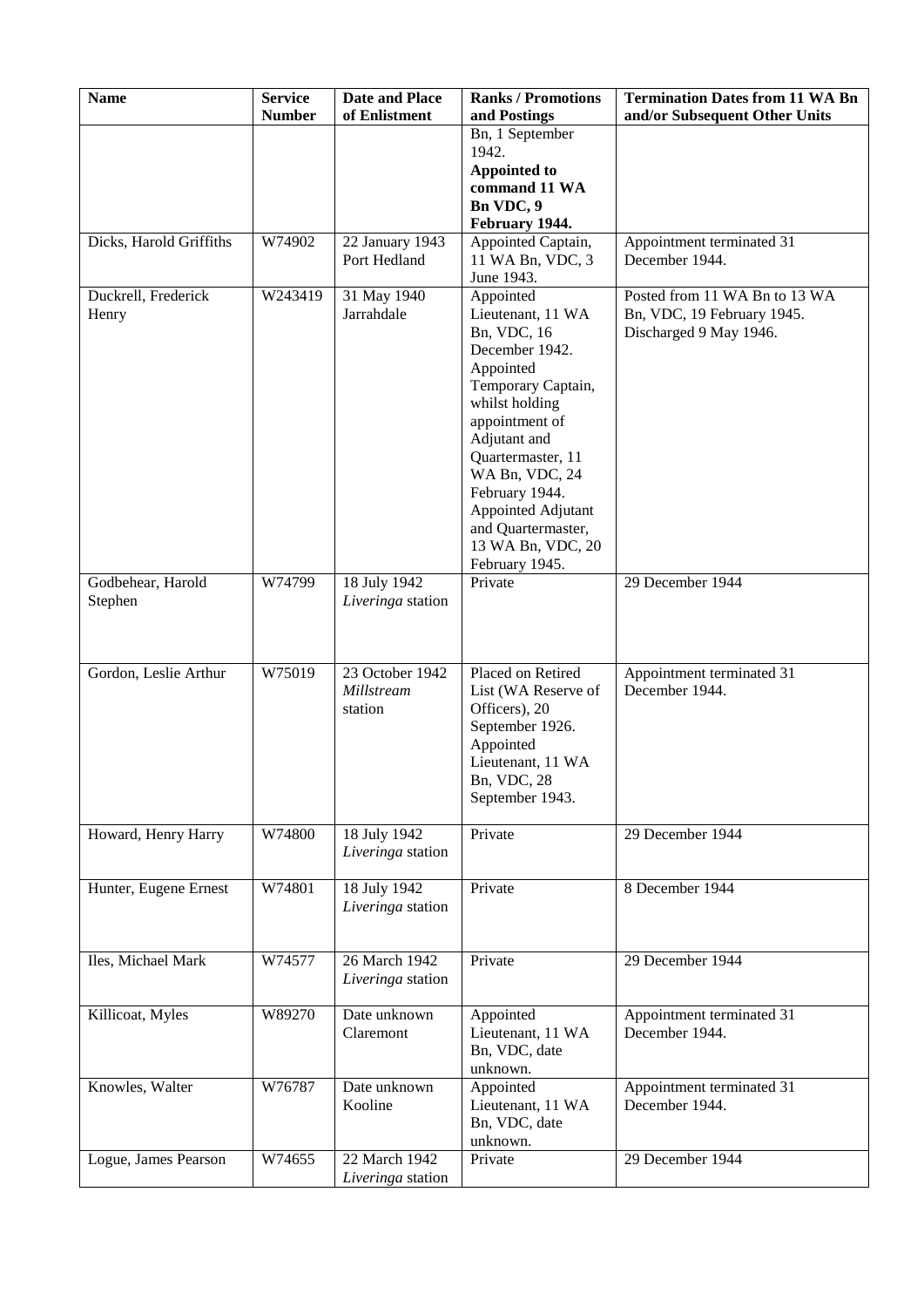| <b>Name</b>                          | <b>Service</b><br><b>Number</b> | <b>Date and Place</b><br>of Enlistment                                                                                                                                        | <b>Ranks / Promotions</b><br>and Postings                                                                                                     | <b>Termination Dates from 11 WA Bn</b><br>and/or Subsequent Other Units |
|--------------------------------------|---------------------------------|-------------------------------------------------------------------------------------------------------------------------------------------------------------------------------|-----------------------------------------------------------------------------------------------------------------------------------------------|-------------------------------------------------------------------------|
| Lukis, Robert Fellowes               | W76719                          | 2 March 1943<br>Port Hedland                                                                                                                                                  | Appointed<br>Lieutenant, 11 WA<br>Bn, VDC, 5 April<br>1943.                                                                                   | Appointment terminated 31<br>December 1944.                             |
| McAlear, Lenin Ramsay                | W74578                          | 18 July 1942<br>Liveringa station                                                                                                                                             | Private                                                                                                                                       | 29 December 1944                                                        |
| MacBolt, Maurice<br>Macdonald        | W74945                          | 3 March 1942<br>Ninderoo station                                                                                                                                              | Appointed<br>Lieutenant, 11 WA<br>Bn, VDC, 31 March<br>1943.                                                                                  | Appointment terminated 31<br>December 1944.                             |
| MacDonald, William<br>Neil Mitchell  | W74504                          | Date and place of<br>enlistment<br>unknown.                                                                                                                                   | Appointed Captain,<br>11 WA Bn, VDC,<br>date unknown. <sup>9</sup>                                                                            | Appointment terminated 20<br>December 1942.                             |
| McInerney, Robert Paul               | W74503                          | 11 May 1942,<br>Perth, $WA^{10}$<br>It appears that<br>this date is<br>incorrect,<br>because Major<br>McInerney was<br>recruiting men<br>into the battalion<br>in March 1942. | Major,<br>Commanding<br>Officer, 11 WA Bn<br>from an unknown<br>date until 8<br>February 1944. <sup>11</sup><br>(No further details<br>known) | Appointment terminated 8 February<br>1944.                              |
| Middleditch, Robert<br>Woolfrey      | W76701                          | 30 May 1942<br>Port Hedland                                                                                                                                                   | Appointed Captain,<br>11 WA Bn, VDC, 9<br>February 1943.                                                                                      | Appointment terminated 31<br>December 1944.                             |
| Miller, Leslie Lewis                 | W76725                          | 10 August 1942<br>Port Hedland                                                                                                                                                | Appointed<br>Lieutenant, 11 WA<br>Bn, VDC, 24 July<br>1943.                                                                                   | Appointment terminated 31<br>December 1944.                             |
| Nickels, Walter Langton              | W74582                          | 18 July 1942<br><i>Liveringa</i> station                                                                                                                                      | Private                                                                                                                                       | 29 December 1944                                                        |
| Oldmeadow, Donald<br>James           | W88851                          | 5 June 1943<br><b>Broome</b>                                                                                                                                                  | Appointed Captain,<br>11 WA Bn, VDC, 9<br>August 1943                                                                                         | Appointment terminated 31<br>December 1944.                             |
| Piccles, Jack Walter                 | W74895                          | 12 November<br>1942<br>Carnarvon                                                                                                                                              | Appointed Captain,<br>11 WA Bn, VDC, 12<br><b>July 1943</b>                                                                                   | Appointment terminated 31<br>December 1944.                             |
| Pope, Richard Alexander<br>Denniston | W82141                          | Date and place of<br>enlistment<br>unknown.                                                                                                                                   | Appointed<br>Lieutenant, 11 WA<br>Bn, VDC, 20 March<br>1942.<br>Appointed Captain,<br>11 WA Bn, VDC, 7                                        | Appointment terminated 31<br>December 1944.                             |

 9 Summary of service of Captain William Neil Mitchell MacDonald, Department of Veteran's Affairs website WW2 Nominal Roll at [<http://www.ww2roll.gov.au>](http://www.ww2roll.gov.au/).

Note: Captain MacDonald's full service record is held by the National Archives of Australia, Canberra at Item W74504, Series B884. It has not yet been opened for access or digitized.

<sup>&</sup>lt;sup>10</sup> Summary of service of Major Robert Paul McInerney, Department of Veteran's Affairs website WW2 Nominal Roll at  $\langle \frac{http://www.ww2roll.gov.au}{http://www.ww2roll.gov.au}\rangle$ .

Note: Major McInerney's full service record is held by the National Archives of Australia, Canberra at Item W74503, Series B884. It has not yet been opened for access or digitized.

<sup>&</sup>lt;sup>11</sup> Australian Military Forces. *Appointments, promotions, etc. List No. 20*, Headquarters, Allied Land Forces, 9 March 1944, p. 804.